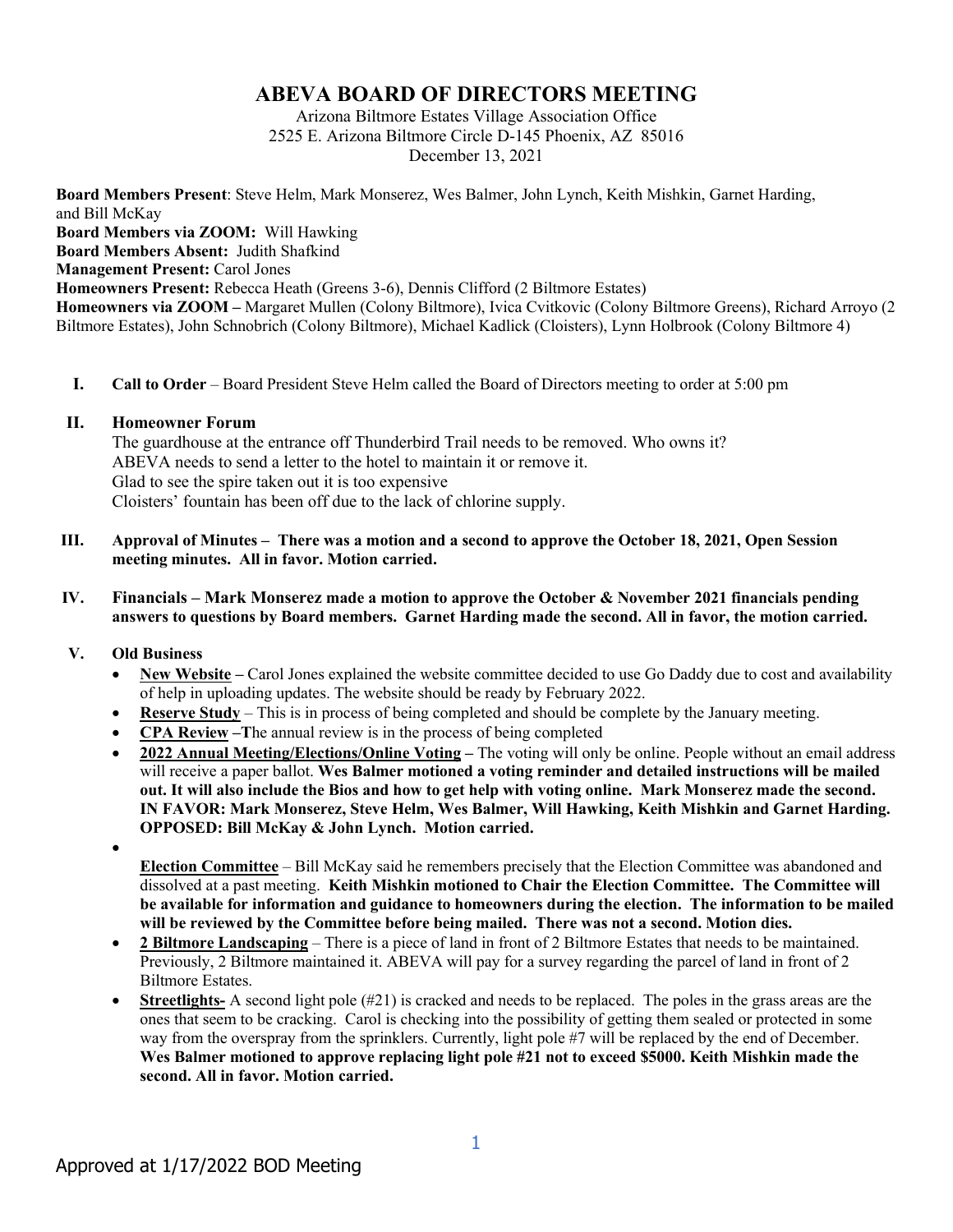#### **VI. New Business**

- **Records & Document Retention – Mark Monserez motioned to approve the "Records and Document Retention Policy with one modification, item number 8 "Recordings of Meetings". Electronic recordings of such meetings will be kept for 60 days after the minutes are approved. Bill McKay made the second. All in favor. Motion carried.**
- **2 Biltmore & Fairway Lodge requests to become ABEVA members-** The sub-associations would be responsible for all costs involved. **Wes Balmer motioned that ABEVA approves accepting 2 Biltmore Estates and Fairway Lodge as members contingent on the ABEVA members voting requirements being met. AMENDED: Including Scott Carpenter as the attorney to oversee both sides. John Lynch made the second. All in favor. Motion carried.**
- **Roving Patrol Holiday Bonus – Mark Monserez motioned to accept the bonuses for the Roving Patrol as presented. John Lynch made the second. All in favor. Motion carried.**
- **Amending the By-Laws – Bill McKay made a motion to amend the By-Laws by changing the amount of time a director must serve before being eligible to become an Officer from 2 years to 1 year. Wes Balmer made the second. All in favor. Motion carried.**

## **VII. Committee Reports**

## • **Architectural**

- **a) Taliverde & Colony Biltmore Greens Oleanders-** Will received information from a Horticulturalist about the oleanders along 24th Street. and sent it to both property managers. There was no response from either manager. Colony Biltmore Greens is planting unapproved Hop Seed bushes in the next year's budget. The manager from Taliverde said the oleanders are not the association's responsibility. They belong to each homeowner. Taliverde does not want to be responsible for these oleanders. This will have to be determined since there is a precedent for the association maintaining the oleanders. WB requested answers to the following 2 questions; who has been watering and how to keep the oleanders maintained in a consistent look if the homeowners are responsible?
- **b) Biltmore Square Artificial Green** The request to install artificial grass in the common areas was denied.
- **c) National Bank Landscape Change –** The request to remove the fountain along 24th street and re-landscape that area was approved.

## • **Beautification**

- **a) Street Name Change –** There was a deep investigation for changing the name of Thunderbird Trail to Biltmore Estates per BM. The ONLY steps to change the name of the street are to fill out the application, then have Steve Helm sign it as the ABEVA President, and send it to the city with \$600. Additional costs will include; cost of the 2-sided green sign and the street sign frame. The city and the postmaster have both approved the name change. The total cost will not exceed \$5000.00. ABEVA is not responsible for Colony Biltmore's guardhouse plaque**. Wes Balmer made a motion to rename Thunderbird Trail to Biltmore Estates, cost not to exceed \$5000.00. Bill McKay made the second. AMENDED: to include approval by Scott Carpenter before any action. All in favor. Motion carried.**
- **b) Entrance Project Wes Balmer motioned to move forward with Greey Pickett's contract not to exceed \$131,000.00 for the balance of their services contingent on 2 two items:**
	- **1) Scott Carpenter is assessing landscape and maintenance agreements, not easements, with the different HOA's and ownerships that ABEVA is proposing to construct improvements. Examples are JDM at 24th St. and ABC, ownerships at newly named Biltmore Estates, and 24th St. and Colter.**
	- **2) Receipt and analysis of the survey showing where property lines are located. This will more specifically determine what improvements are allowable by Greey Pickett and Scott Carpenter. Also, Greey Pickett can show the areas of improvement with an overlay to the survey. This will clarify the property lines/tracks of ownership. Bill McKay will interface with Scott Carpenter getting him involved. Garnet Harding made the second. All in favor. Motion carried.**